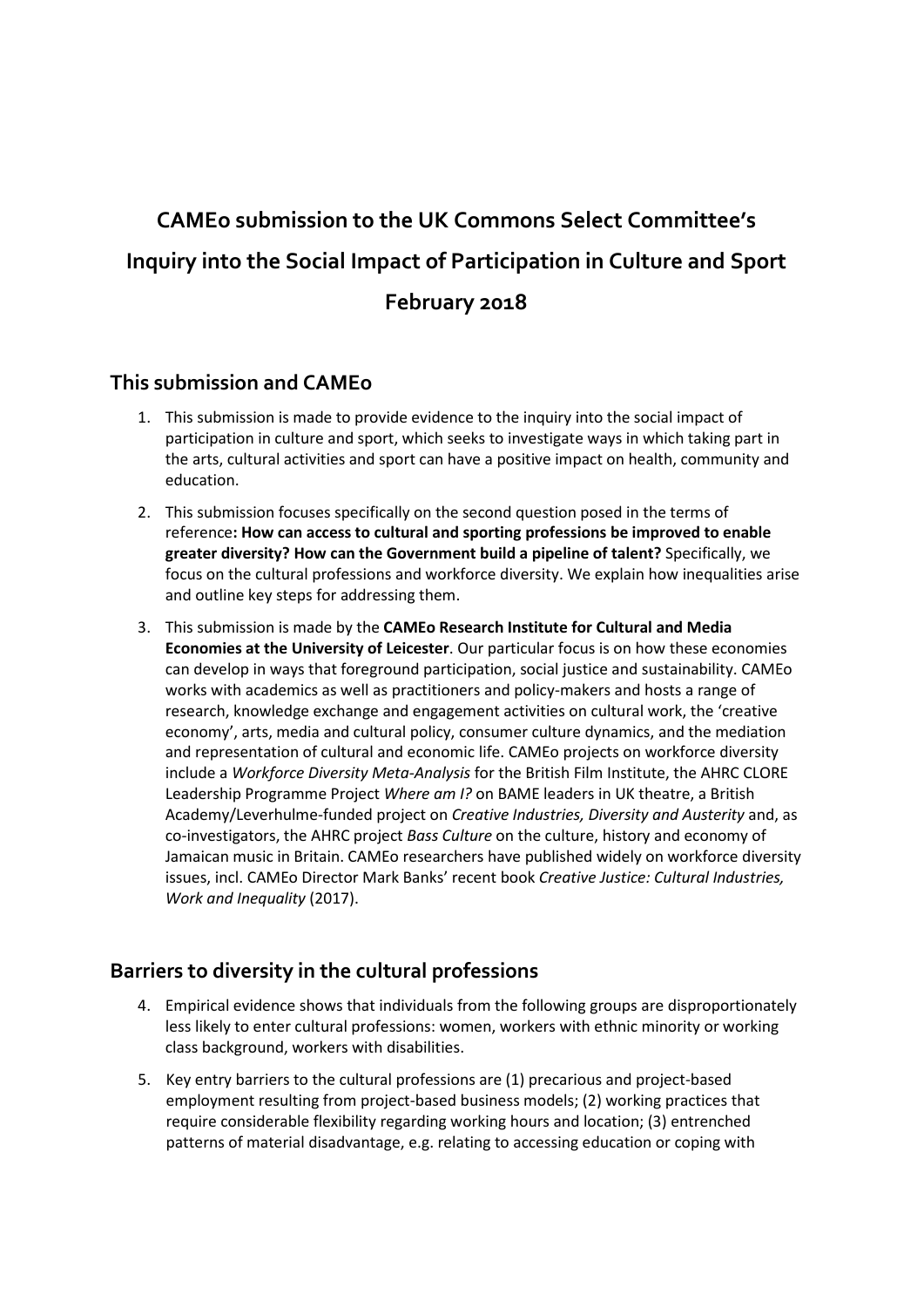employment insecurity; (4) Eurocentric, middle-class, white, male and ableist perceptions of talent, i.e. of who 'belongs' to the cultural industries' workforce.

- 6. These causes of barriers to entry into the cultural professions are deep-rooted and systemic. To attract and retain a significantly more diverse workforce, the cultural industries and professions thus need interventions that are of substantial scope and breadth and can address systemic problems.
- 7. Where barriers to access result from employment practices and business models, change requires actions that affect all employers across the sector, i.e. that do not allow individual organisations to gain a competitive advantage by not adopting new practice.

#### **Improving access to cultural professions**

- 8. **School level education:** Creative subjects at school level are regarded as inferior to, in particular, STEM subjects. They are under-resourced, and as from 2011 not part of the EBacc. As a result, students are discouraged from pursuing them and vital opportunities to build a skills base and raise career aspirations are missed. To reverse this damaging trend, and as also recommended in the Acting Up! report, the Ebaac should be revamped to recognise the benefits of creative subjects in education, and government funding should be increased for creative subjects and arts-related activities such as theatre trips, which also contribute to arts education.
- 9. **Apprenticeships**: Building a talent pipeline for cultural professions requires the widening of employment routes into the cultural and creative industry. More efficient funding and delivery infrastructures for apprenticeships can improve access to entry-level paid work in the cultural professions and break up current exclusionary practices such as unpaid internships and hiring through personal networks. Pooled apprenticeship models are particularly important in this regard, as well as other solutions that pool training capacities at inter-employer level. Better infrastructures can build on foundations put in place through, for instance, the sector skills councils Creative Skillset and Creative and Cultural Skills.
- 10. **Better information about admissions processes and decisions**: Arts and drama schools do not readily supply information on the signals of talent they expect to see at admission stage. Applicants have to rely on informal information about entry requirements and this information is far less readily available to working class youth. Also, admission decisions depend on HE staff's subjective perceptions of artistic 'talent', and those perceptions typically prioritise middle class, white-ethnic and Eurocentric ideas of this vital quality (Banks 2017). Increasing transparency on admission processes and decision-making for arts education is necessary, as is unconscious bias awareness training.

#### **Sustaining careers in cultural professions**

11. **Fair pay**: Currently, sustainable employment conditions rely on individual employers' ability and will to finance paid work despite the economic incentive to cut cost by using unpaid/lowly paid work. A commitment to widened participation and diversity in the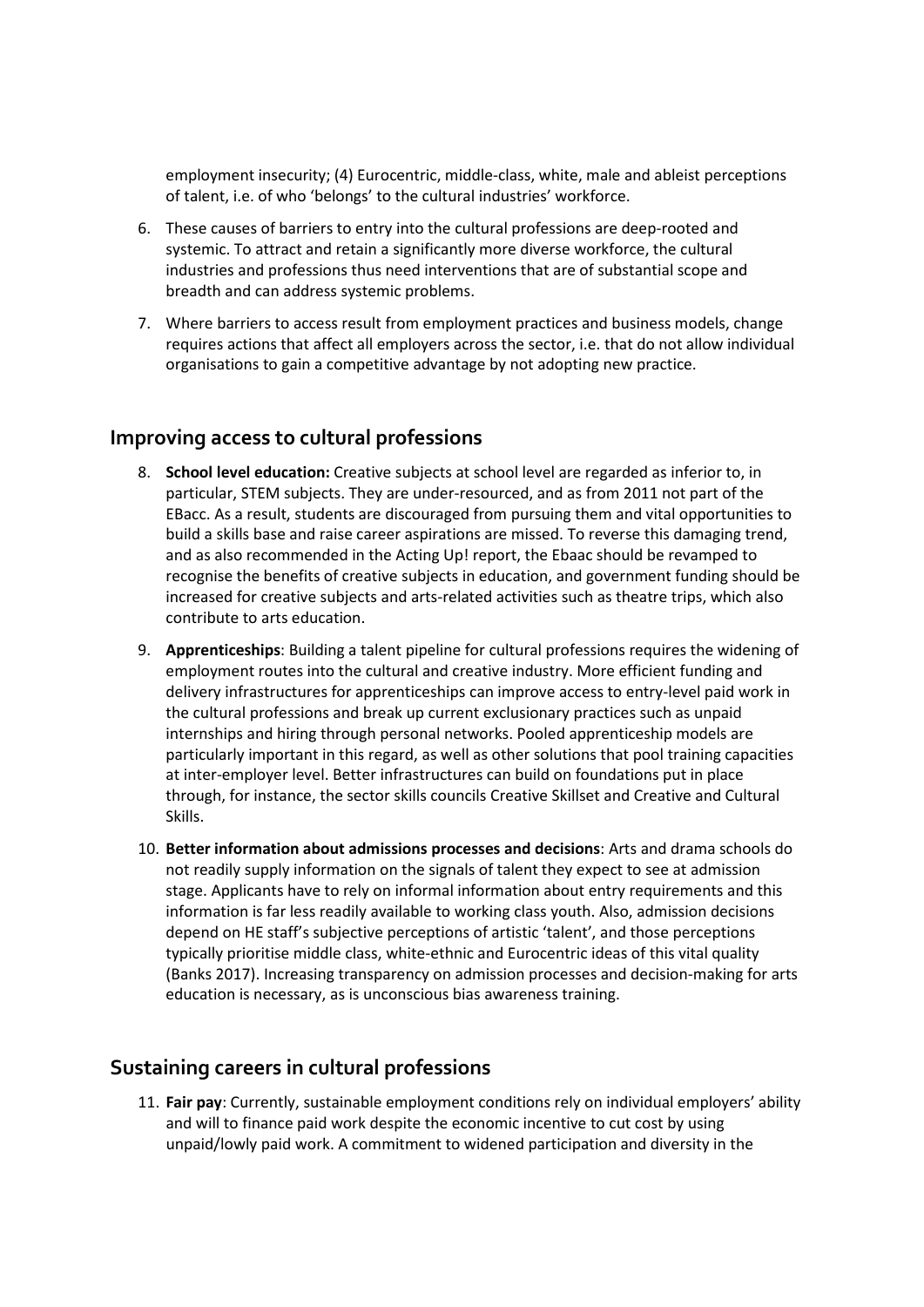cultural professions needs to explore making minimum pay levels mandatory across the cultural and creative industries.

- 12. **Working conditions and social security**: For currently underrepresented groups to be able to sustain careers in the cultural professions, working conditions and social security in work need to be improved. Effective measures would comprise the reduction of anti-social hours; the introduction of paid parental and sick leave, including in a format accessible to freelancers and self-employed; and a shift from short-term contracts to more stable employment.
- 13. **Support for freelance workers**: The cultural professions comprise high shares of freelance and self-employed worker with limited/no access to training, business and legal support, or finance and tax advice. Measures to strengthen the position of freelancers, e.g. tax breaks, finance training and business support would contribute to widening access for workers without secure financial backgrounds as well as those without existing networks from were to acquire support and information.
- 14. **Breaking up the reliance on networks in recruiting**: Mentoring and networking initiatives can only partly and slowly address entry barriers resulting from recruitment into the cultural professions via networks. More effective initiatives would change the recruitment system, e.g. through the introduction of more formal and transparent recruitment processes or selection methods such as blind auditions.
- 15. **Breaking up Eurocentric white, middle-class, male perceptions of talent**: Although difficult, revising stereotypes of talent is vital for diversifying access to the cultural professions. Initiatives that showcase diverse role models can make important contributions in this regard, as can unconscious bias awareness training. Similarly, artistic work that boldly challenges limiting perceptions is likely to be effective and in keeping with the sector's interests and practices, and should therefore be a focus of commissioning.

## **Improving evidence**

- 16. Underlying such actions would need to be a body of evidence that is improved in quality and scope and readily accessible for policy-makers and practitioners. Currently there exist significant gaps on workforce data with respect to class, gender, ethnicity, ability, and other diversity characteristics. These shortcomings could be addressed through the following:
	- a) Consistent and sector-wide monitoring systems for key workforce characteristics, preferably designed with a view to international comparability and likely involving collaborations between sector organisations and experienced academic or industry researchers;
	- b) A practitioner-facing database of interventions to increase workforce diversity, preferably including descriptions and evaluations of initiatives;
	- c) Sector-wider funding programmes that funds initiatives and projects relevant to workforce diversity in combination with research on these activities. Such funding programmes could provide concentrated research capacity for a sector in which many businesses or organisations cannot afford interventions or evaluations.